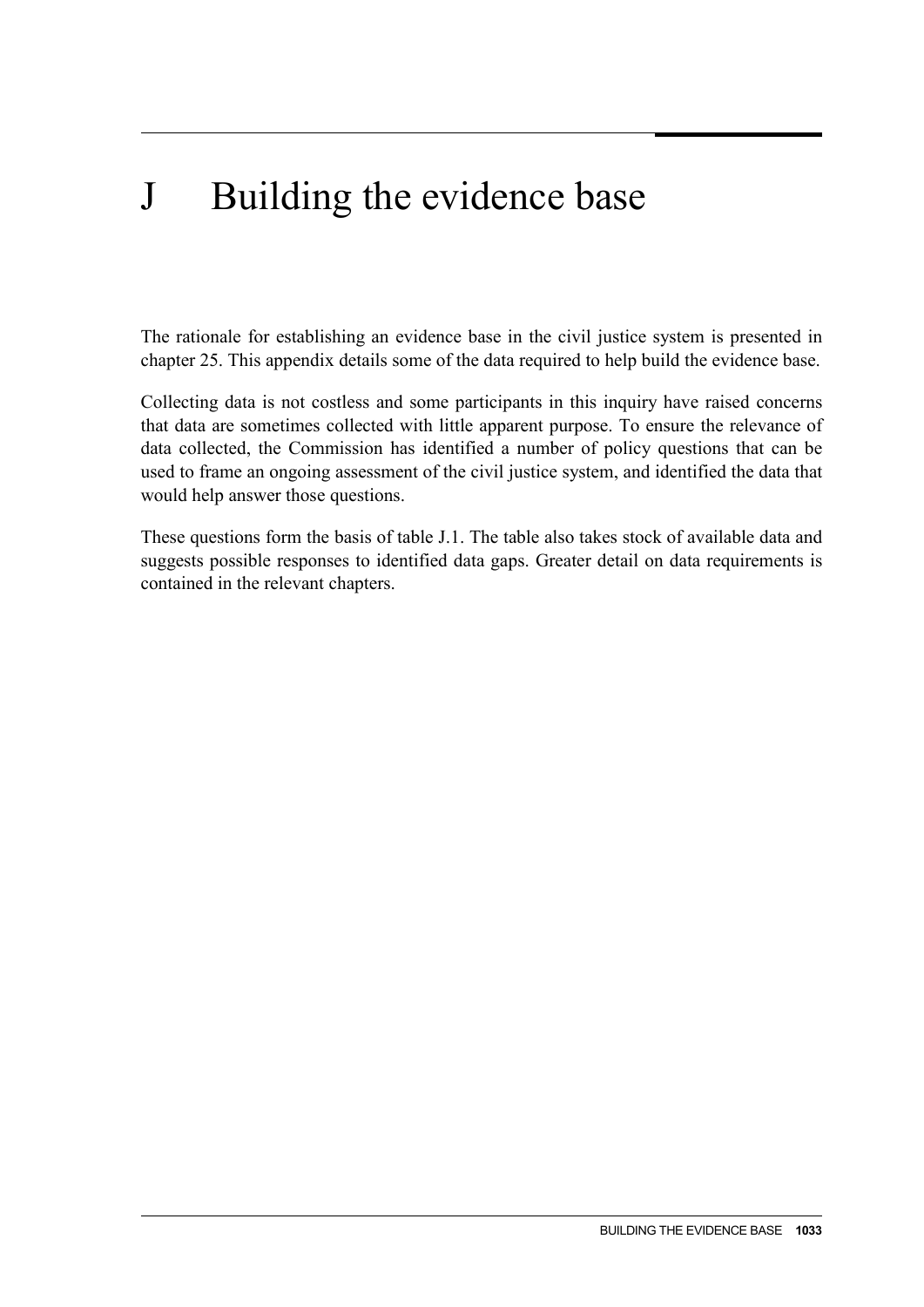| Policy question                                                                                                                                                                                                                                                                                                                                                                                                  | Data required                                                                                                                                                                                                                       | Available data and gaps                                                                                                                                                                                                                                                                                                                                                                                                        | Data response                                                                                                                                                                                                                                                                                                                                                                                                                        |
|------------------------------------------------------------------------------------------------------------------------------------------------------------------------------------------------------------------------------------------------------------------------------------------------------------------------------------------------------------------------------------------------------------------|-------------------------------------------------------------------------------------------------------------------------------------------------------------------------------------------------------------------------------------|--------------------------------------------------------------------------------------------------------------------------------------------------------------------------------------------------------------------------------------------------------------------------------------------------------------------------------------------------------------------------------------------------------------------------------|--------------------------------------------------------------------------------------------------------------------------------------------------------------------------------------------------------------------------------------------------------------------------------------------------------------------------------------------------------------------------------------------------------------------------------------|
|                                                                                                                                                                                                                                                                                                                                                                                                                  |                                                                                                                                                                                                                                     | Understanding and measuring legal need                                                                                                                                                                                                                                                                                                                                                                                         |                                                                                                                                                                                                                                                                                                                                                                                                                                      |
| • How many people<br>have legal need?<br>• What are the factors<br>that contribute to legal<br>need?<br>• How are people<br>resolving their legal<br>needs? What works<br>and what does not<br>work?<br>• How many people<br>have unmet legal<br>need?<br>• What are the<br>consequences of<br>unmet legal need?<br>• What are the<br>characteristics of<br>people who<br>experience multiple<br>legal problems? | • Information about the legal<br>problems that people face, as<br>well as the demography of those<br>with legal need.<br>• Information about the steps taken<br>(or not taken) to resolve legal<br>problems - ideally through time. | • There are no regular surveys of legal<br>need in Australia. Demographic data are<br>usually limited to those that have a<br>dispute in the formal system.<br>• No consistent definition of legal<br>problems - infrequent surveys use<br>inconsistent definitions, which make<br>comparisons difficult, especially across<br>time.<br>• There is a lack of longitudinal<br>information to track individuals through<br>time. | • The Legal Australia-Wide (LAW) Survey, undertaken in<br>2008, examined legal need and responses to legal<br>need. A more contained survey should be repeated on a<br>regular basis.<br>• There should be better collaboration between<br>researchers in this field to ensure that methodologies<br>and definitions become more consistent.<br>• A longitudinal component to legal needs surveys should<br>be added where possible. |
| • How many businesses<br>have legal needs?<br>How do they resolve<br>their legal problems?<br>How many have unmet<br>need?                                                                                                                                                                                                                                                                                       | Information about the<br>characteristics of businesses,<br>their legal problems and the<br>steps taken to resolve them.                                                                                                             | • There is no regular survey to address<br>the legal needs of businesses. Only one<br>survey of small businesses has been<br>undertaken recently in Australia.                                                                                                                                                                                                                                                                 | • A survey of businesses should be undertaken to provide<br>data in this area. The Australian Bureau of Statistics<br>(ABS) should consider adding questions around legal<br>disputes to the Business Characteristics Survey.                                                                                                                                                                                                        |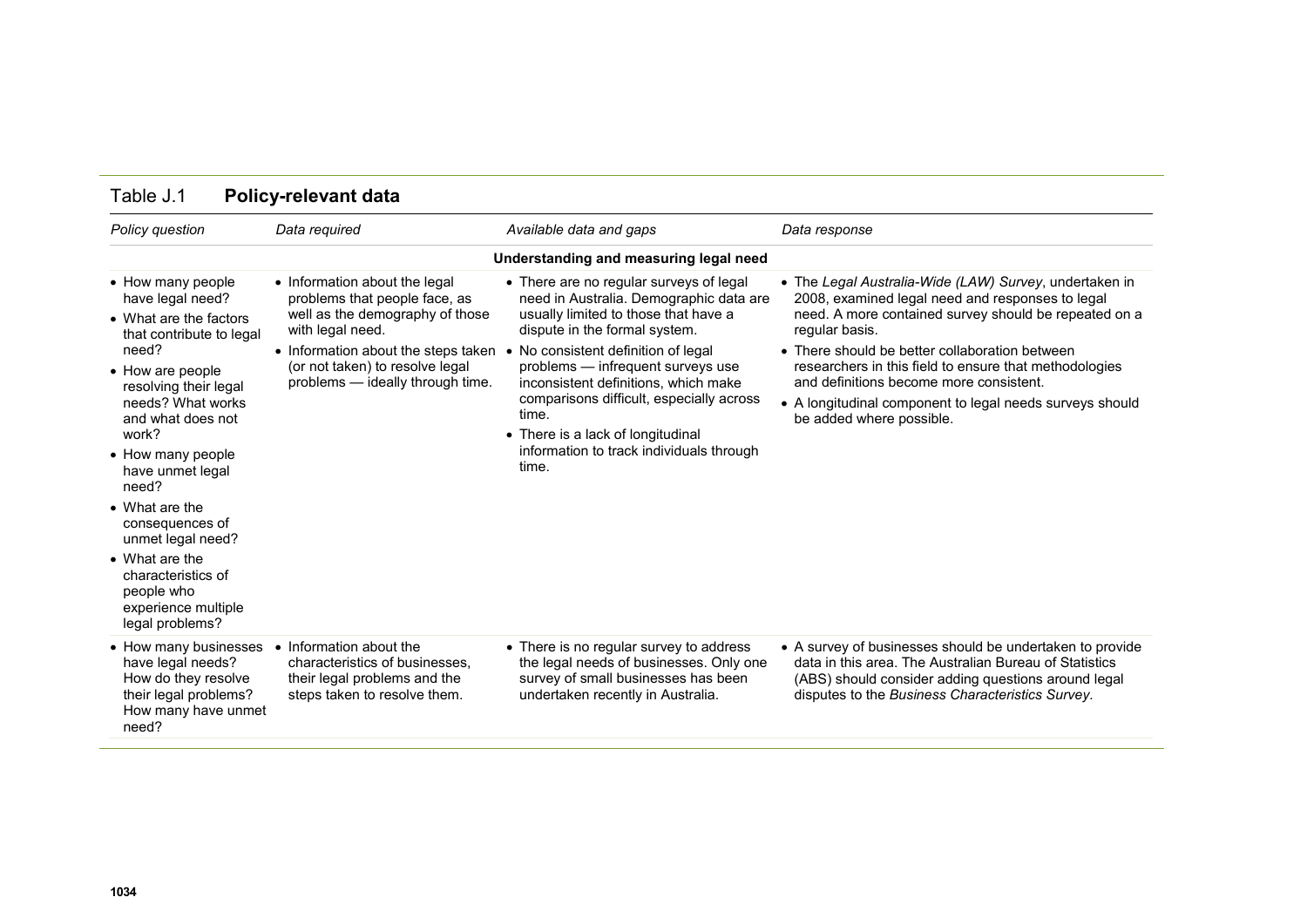| Policy question                                                                                                                                                                                                   | Data required                                                                                            | Available data and gaps                                                                                                                                                                                                                                                                                                                                                                                                                                                                                                                                                                                                                                                                                                                                                                                                                                                                                                                                                                                                                             | Data response                                                                                                                                                                                                                                                                                                                                                                                                                                                                                                                                                                                       |
|-------------------------------------------------------------------------------------------------------------------------------------------------------------------------------------------------------------------|----------------------------------------------------------------------------------------------------------|-----------------------------------------------------------------------------------------------------------------------------------------------------------------------------------------------------------------------------------------------------------------------------------------------------------------------------------------------------------------------------------------------------------------------------------------------------------------------------------------------------------------------------------------------------------------------------------------------------------------------------------------------------------------------------------------------------------------------------------------------------------------------------------------------------------------------------------------------------------------------------------------------------------------------------------------------------------------------------------------------------------------------------------------------------|-----------------------------------------------------------------------------------------------------------------------------------------------------------------------------------------------------------------------------------------------------------------------------------------------------------------------------------------------------------------------------------------------------------------------------------------------------------------------------------------------------------------------------------------------------------------------------------------------------|
|                                                                                                                                                                                                                   |                                                                                                          | How accessible is the civil justice system?                                                                                                                                                                                                                                                                                                                                                                                                                                                                                                                                                                                                                                                                                                                                                                                                                                                                                                                                                                                                         |                                                                                                                                                                                                                                                                                                                                                                                                                                                                                                                                                                                                     |
| • Do legal costs, delays<br>and complexity reduce<br>access to the civil<br>justice system?<br>• How is accessibility<br>changing over time?<br>• Does accessibility vary<br>according to the nature<br>of users? | • Costs to consumers.<br>• Timeliness by case type.<br>• Survey data on the ease of using<br>the system. | • Timeliness data reported by<br>ombudsmen and some tribunals, and<br>Report on Government Services (RoGS)<br>measures the timeliness of courts.<br>However, timeliness measures are not<br>consistent across these institutions.<br>• Private costs (including legal costs) to<br>users of courts are unclear and<br>comparable data across different time<br>periods are lacking.<br>• LAW Survey provided information on<br>characteristics of users, and asked<br>whether action was not taken because it<br>was too stressful or the respondent did<br>not know what to do.<br>• Australia Institute survey asked<br>respondents how long it took to resolve<br>their legal problems, and whether they<br>thought the system was too complicated<br>to understand properly.<br>• Some courts measure user satisfaction<br>by asking court users how clear they<br>found the processes and forms.<br>• Demographic data are collected but may<br>not assist in answering accessibility<br>questions because they are not linked to<br>barriers. | • There is a need for consistent terminology across<br>institutions.<br>• Information from claims lists can form the basis of a<br>measure of average costs/time by case type. For<br>example some jurisdictions, such as South Australia,<br>prepare claims lists (such as small claims and motor<br>vehicle claims) that can be used to form such a basis.<br>• Comparable sources of legal cost data are needed to<br>allow for study of legal costs over time.<br>• Surveys should be repeated periodically to assist in<br>understanding longitudinal effects and changes to<br>accessibility. |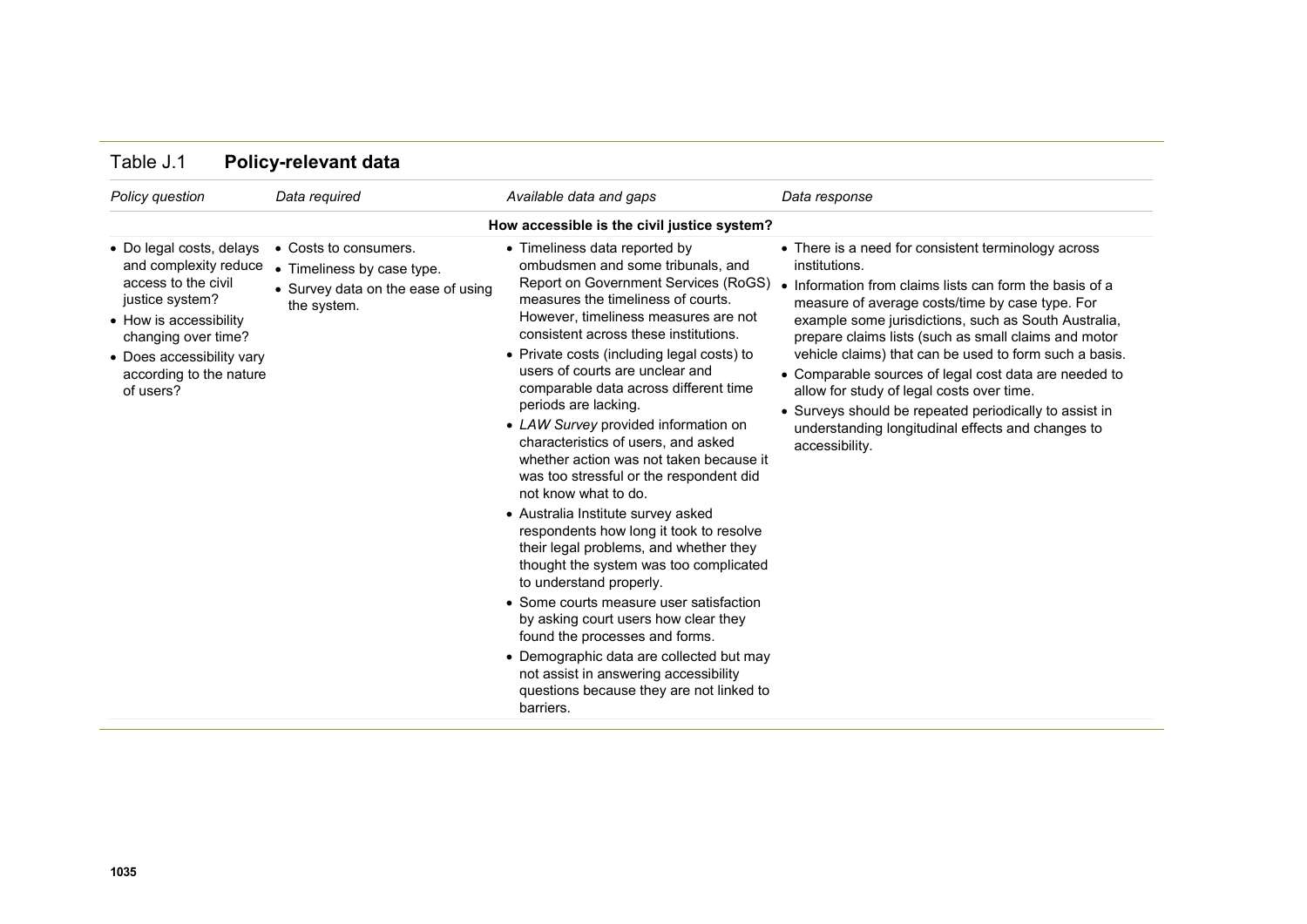| Policy question                                                                                                                                                                                                                                                                                              | Data required                                                                                                                                                                                                                                                                               | Available data and gaps                                                                                                                                                                                                                                                                                                                                                                                                                                                                                                                                                                                      | Data response                                                                                                                                                                                                                                                                                                                                                                                                                                                                                                                                                                                                                                                             |
|--------------------------------------------------------------------------------------------------------------------------------------------------------------------------------------------------------------------------------------------------------------------------------------------------------------|---------------------------------------------------------------------------------------------------------------------------------------------------------------------------------------------------------------------------------------------------------------------------------------------|--------------------------------------------------------------------------------------------------------------------------------------------------------------------------------------------------------------------------------------------------------------------------------------------------------------------------------------------------------------------------------------------------------------------------------------------------------------------------------------------------------------------------------------------------------------------------------------------------------------|---------------------------------------------------------------------------------------------------------------------------------------------------------------------------------------------------------------------------------------------------------------------------------------------------------------------------------------------------------------------------------------------------------------------------------------------------------------------------------------------------------------------------------------------------------------------------------------------------------------------------------------------------------------------------|
|                                                                                                                                                                                                                                                                                                              |                                                                                                                                                                                                                                                                                             | Understanding and navigating the system                                                                                                                                                                                                                                                                                                                                                                                                                                                                                                                                                                      |                                                                                                                                                                                                                                                                                                                                                                                                                                                                                                                                                                                                                                                                           |
| legal capability<br>including knowledge of<br>their rights and the<br>capacity to take<br>action?<br>• Do disadvantaged<br>people have lower<br>levels of legal<br>knowledge and does<br>this affect their access<br>to the civil justice<br>system?                                                         | • How many people lack • Unprompted and prompted recall<br>of legal services and rights.<br>• Demographic and income data<br>on survey respondents.                                                                                                                                         | • LAW Survey provided information on the<br>educational levels of respondents and<br>whether respondents took no action<br>because they did not know what to do.<br>• Australia Institute survey asked<br>respondents whether they know their<br>rights and whether they know how to get<br>help if they had a legal problem.<br>• 'Disadvantage' is not defined<br>consistently across survey instruments,<br>providers and institutions.<br>• Better understanding of why some<br>groups are more likely to have problems<br>is needed.                                                                    | Surveys should seek to incorporate measures of legal<br>knowledge and capacity.<br>• 'Disadvantage' needs to be consistently defined so that<br>it is easier to measure the legal knowledge of<br>disadvantaged people.                                                                                                                                                                                                                                                                                                                                                                                                                                                   |
| • How effective and<br>efficient are services<br>that aim to improve<br>legal capability<br>including community<br>legal education (CLE),<br>and legal information?<br>• How effective and<br>efficient are legal<br>health checks,<br>outreach and holistic<br>services?<br>• Are referrals<br>appropriate? | • Cost and activity count of each<br>type of service.<br>• Client satisfaction and follow-up<br>data.<br>• Count of best practice legal<br>information and CLE that is<br>shared amongst legal service<br>providers.<br>• Count of referrals from legal and<br>non-legal service providers. | • Activity-based performance targets are a<br>requirement of the National Partnership<br>Agreement on Legal Assistance<br>Services (NPA).<br>• NPA reports track the number of<br>services delivered including website<br>traffic, number of education sessions,<br>publications printed and referrals.<br>• Aggregate expenditure is recorded but<br>not disaggregated by types of services.<br>• Outcomes are not measured.<br>• Reported data are inconsistent and<br>incomplete across jurisdictions.<br>• Measures of effectiveness are generally<br>not based on empirical evidence or<br>evaluations. | Clear, consistent definitions of each type of service are<br>$\bullet$<br>needed.<br>• Client satisfaction and whether services led to<br>satisfactory outcomes could be revealed through<br>surveys of users.<br>• Disaggregated expenditure data on each type of service<br>should be recorded.<br>• Benchmark average costs across jurisdictions over time<br>for each type of service.<br>• Review CLE and information to ensure best practice.<br>• Well-recognised entry points to record whether callers<br>were referred to the helpline and if so, the type of<br>organisation that made the referral. Where callers are<br>referred to should also be recorded. |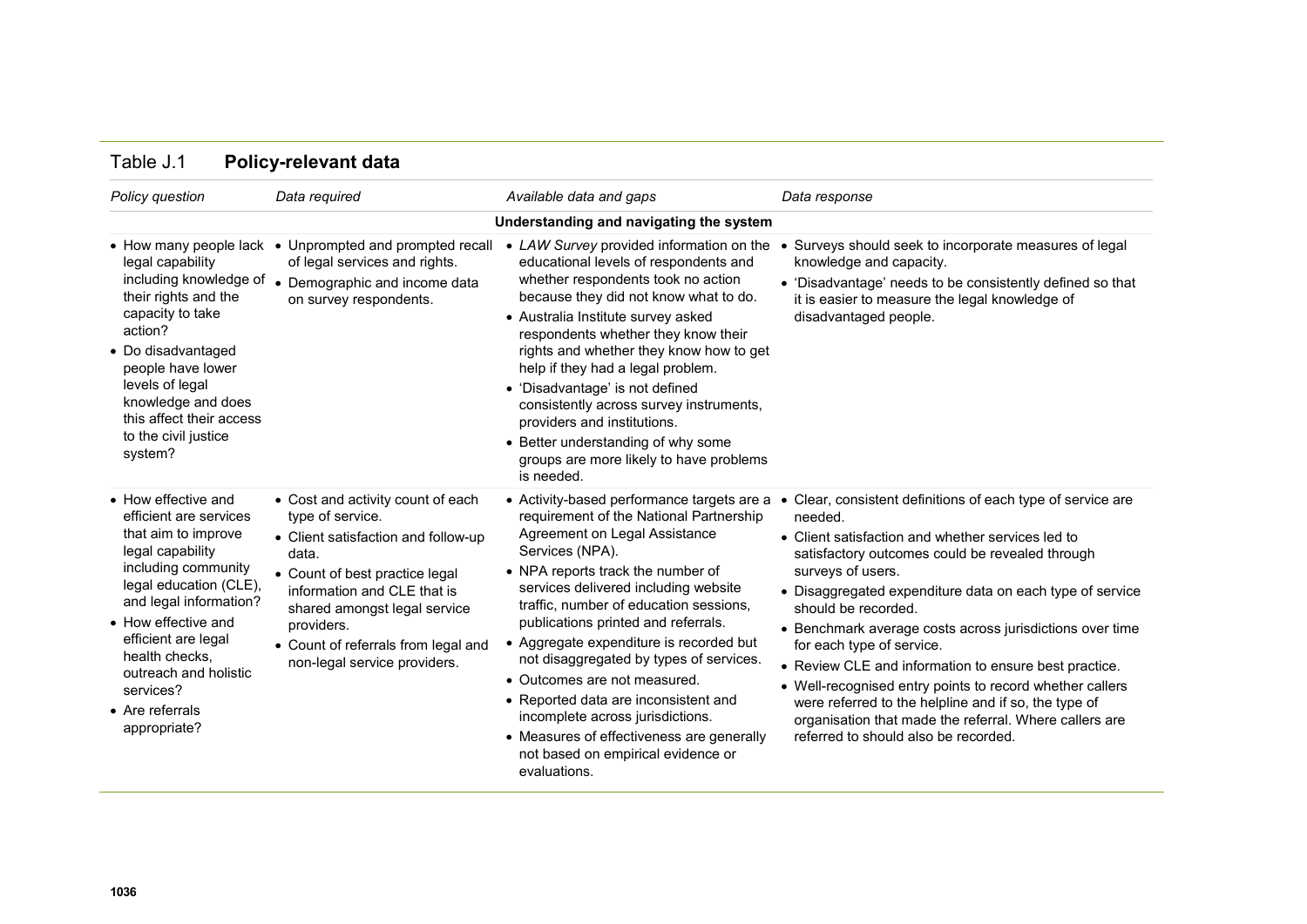| Policy question                                                                                                              | Data required                                                                                                                                                   | Available data and gaps                                                                                                                                                                                                                      | Data response                                                                                                                                         |
|------------------------------------------------------------------------------------------------------------------------------|-----------------------------------------------------------------------------------------------------------------------------------------------------------------|----------------------------------------------------------------------------------------------------------------------------------------------------------------------------------------------------------------------------------------------|-------------------------------------------------------------------------------------------------------------------------------------------------------|
|                                                                                                                              |                                                                                                                                                                 | Protecting consumers of legal services                                                                                                                                                                                                       |                                                                                                                                                       |
| • How can consumers<br>be better informed<br>about the costs of<br>taking legal action?                                      | • Publicly available, aggregate<br>billings data and information on<br>billings models for consumers.<br>• Average, median or range of fees<br>by legal matter. | • Information is not public.                                                                                                                                                                                                                 | • Aggregated information on average and typical legal<br>costs, by type of matter, could be published in each<br>jurisdiction.                        |
| $\bullet$ How can more<br>consistency be<br>introduced to how cost<br>assessors determine<br>'fair and reasonable'<br>costs? | • Breakdown of costs by legal<br>matter.                                                                                                                        | • Cost assessors do not publish their<br>determinations of 'fair and reasonable'<br>costs.                                                                                                                                                   | $\bullet$ The results of cost assessors' decisions should be<br>published by type of legal matter. Where necessary,<br>these should be de-identified. |
| • Are complaints bodies<br>achieving effective<br>redress for consumers<br>of legal services?                                | • Data on use and nature of<br>sanctions, timeliness and user<br>satisfaction.                                                                                  | • Sanctions and timeliness data not<br>consistently collected.<br>• While complaints bodies seek feedback,<br>more rigorous and systematic follow-up<br>is not undertaken. This means that there<br>is not a complete picture of what works. | • Complaints bodies should report publicly on outcomes<br>achieved for consumers.<br>• Surveys should be conducted periodically.                      |
|                                                                                                                              |                                                                                                                                                                 | A responsive legal profession                                                                                                                                                                                                                |                                                                                                                                                       |
| • How responsive is the<br>legal profession?                                                                                 | • Number of lawyers in total and<br>practicing by area of law.                                                                                                  | • ABS definition of lawyers is not<br>sufficiently descriptive.<br>• NSW Law Society publishes information<br>on the number of lawyers.                                                                                                      | • ABS definition of lawyers needs to be redefined to get<br>better survey results.                                                                    |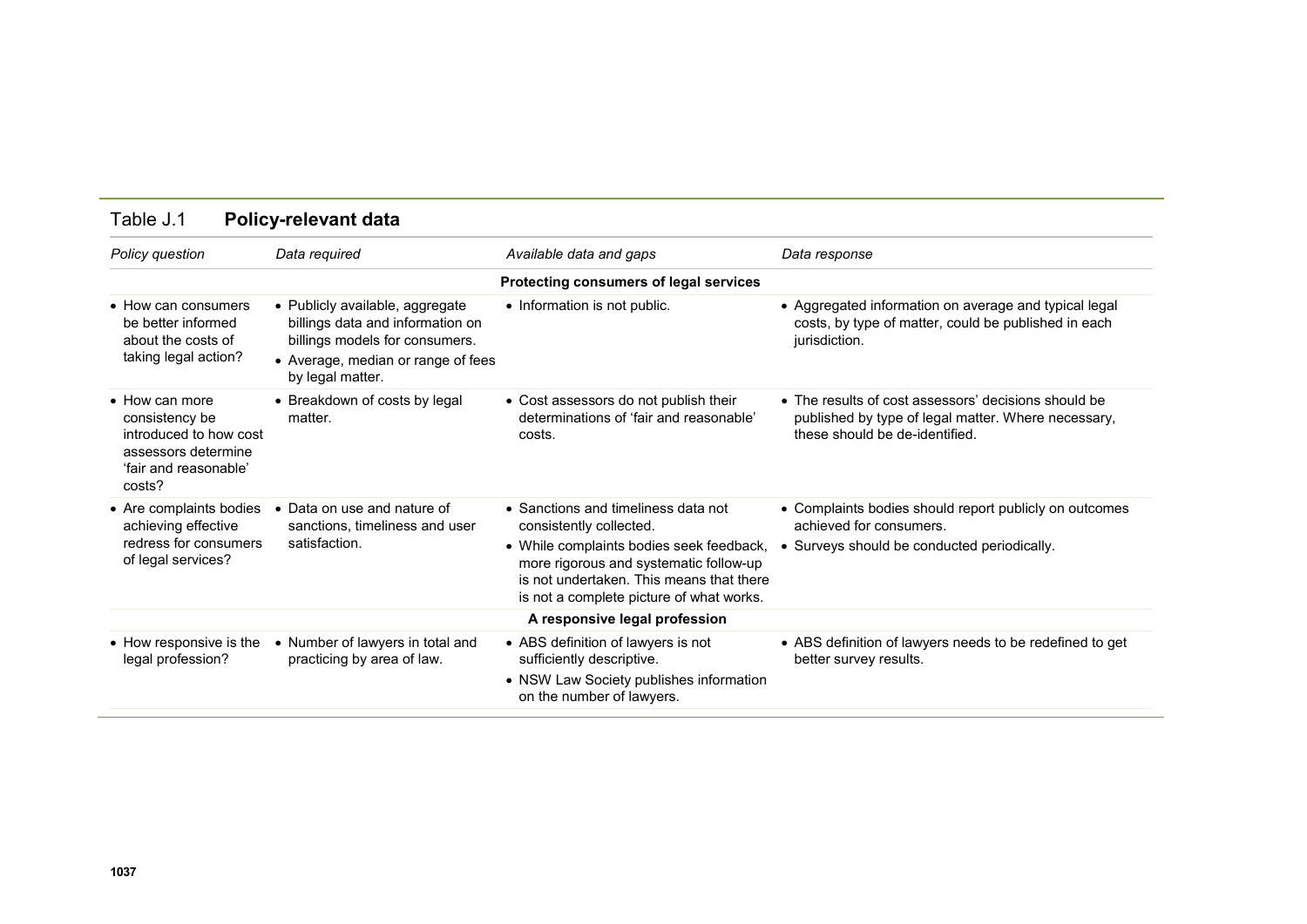| Policy question                                                                                                                                                                                                               | Data required                                                                                                                                                                       | Available data and gaps                                                                                                                                                                                                                                                                                                               | Data response                                                                                                                                                                                                                                                                                                                                                                                                                                                                                                                                                                        |
|-------------------------------------------------------------------------------------------------------------------------------------------------------------------------------------------------------------------------------|-------------------------------------------------------------------------------------------------------------------------------------------------------------------------------------|---------------------------------------------------------------------------------------------------------------------------------------------------------------------------------------------------------------------------------------------------------------------------------------------------------------------------------------|--------------------------------------------------------------------------------------------------------------------------------------------------------------------------------------------------------------------------------------------------------------------------------------------------------------------------------------------------------------------------------------------------------------------------------------------------------------------------------------------------------------------------------------------------------------------------------------|
|                                                                                                                                                                                                                               |                                                                                                                                                                                     | Alternative dispute resolution (ADR)                                                                                                                                                                                                                                                                                                  |                                                                                                                                                                                                                                                                                                                                                                                                                                                                                                                                                                                      |
| • How effective is<br>alternative dispute<br>resolution (ADR) and<br>does effectiveness<br>vary depending on: the<br>nature of the dispute;<br>the parties; or the ADR<br>techniques employed?<br>• How often is ADR<br>used? | $\bullet$ Cost of ADR.<br>• Count of individual ADR<br>processes.<br>• Demography of users.<br>• Settlement rates and<br>determinants of settlement, for<br>example referral stage. | • Unclear whether demographic data are<br>collected.<br>• Costs of provision unknown.<br>• Terminology is inconsistent and data are<br>reported in an ad hoc way and cannot<br>be easily collated and compared.<br>• ADR carried out in the informal sector is<br>not recorded, so extent of use and<br>settlement rates are unknown. | • Terminology needs to be agreed on and standardised.<br>• Settlement rates and stage of settlement need to be<br>collected.<br>• At a minimum, how settlement was achieved should be<br>recorded.<br>• Legal assistance providers should be required to report<br>on use of ADR services.<br>• Courts and tribunals should report on how disputes have<br>been settled and whether ADR was used.<br>• Surveys or studies should ascertain ADR use among<br>general population, including for what kind of legal<br>problem, how it was initiated, and whether it was<br>successful. |
|                                                                                                                                                                                                                               |                                                                                                                                                                                     | Ombudsmen and other complaint mechanisms                                                                                                                                                                                                                                                                                              |                                                                                                                                                                                                                                                                                                                                                                                                                                                                                                                                                                                      |
| • How efficient are<br>ombudsmen? Where<br>could improvements<br>be made?<br>• Are generalist or<br>specialised<br>ombudsmen more<br>efficient and effective?                                                                 | • Full list of ombudsmen and data<br>on type, cost, caseload, 'other'<br>responsibilities and timeliness.<br>• Breakdown of resources devoted<br>to complaints.                     | • Timeliness, costs and caseload are<br>reported by most ombudsmen, however<br>definitions are sometimes inconsistent.<br>• Complaints functions of most<br>ombudsmen are not separately costed.<br>• Data are not coordinated across<br>ombudsmen, making comparisons<br>difficult.                                                  | • Measures relating to types of disputes and timeliness<br>should be standardised and used consistently for data<br>collection and reporting in order to assist benchmarking.<br>• Benchmarking of similar entities.<br>• Complaints functions need to be separately costed to<br>aid benchmarking of ombudsmen so that average costs<br>are not overestimated.                                                                                                                                                                                                                      |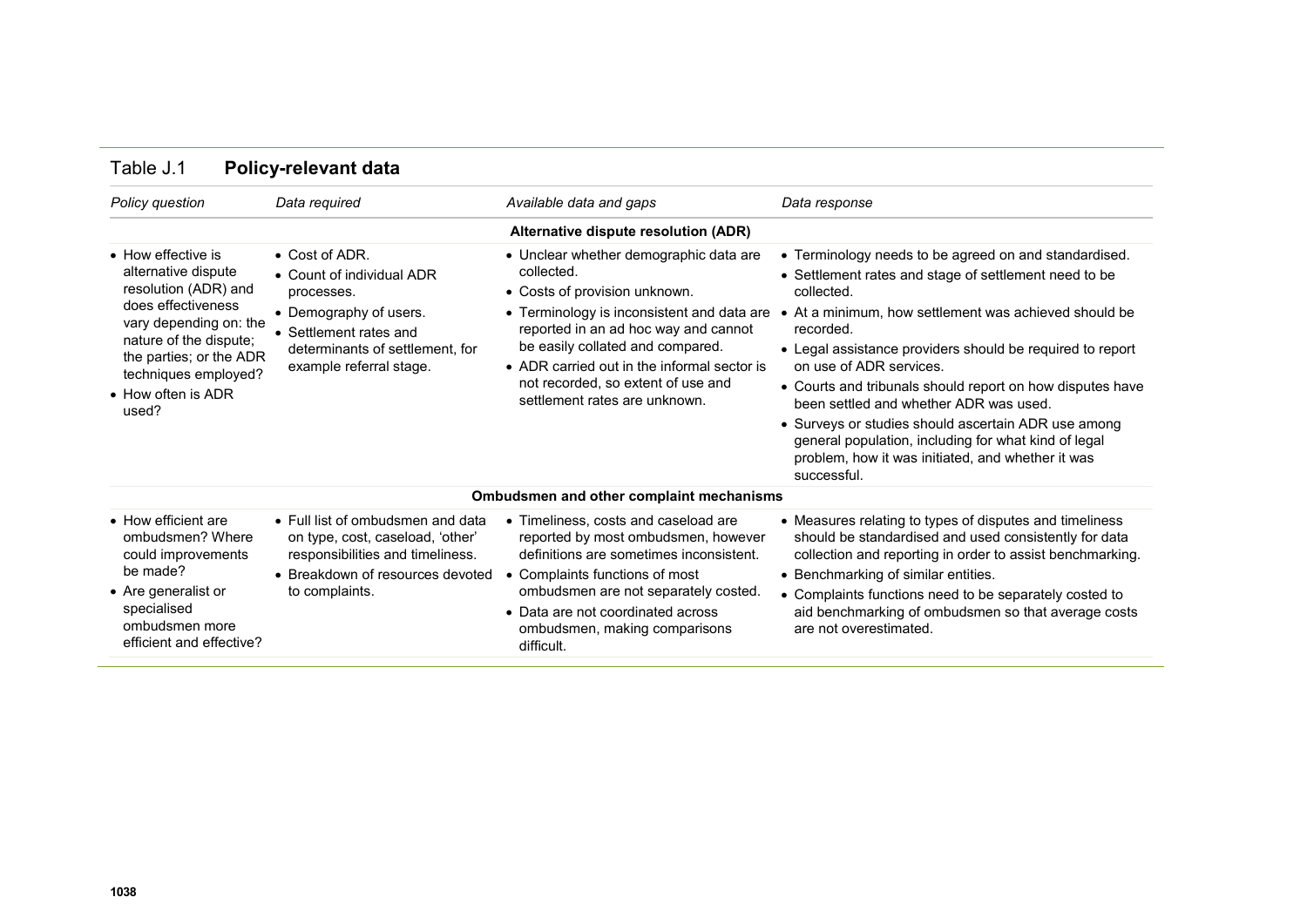| Policy question                                                                                                                                                                                                                                                                                  | Data required                                                                                                                                                                                                                                                                                                                                                                                                                                                                                                                                                                          | Available data and gaps                                                                                                                                                                                                                                                                                                                                                                                                                                                                                                                                     | Data response                                                                                                                                                                                                                                                                                                                                                                                                                                                                                                                                                                                                                                                                                                                                                                                                                                                                                                                                                                                                                                                                                                          |
|--------------------------------------------------------------------------------------------------------------------------------------------------------------------------------------------------------------------------------------------------------------------------------------------------|----------------------------------------------------------------------------------------------------------------------------------------------------------------------------------------------------------------------------------------------------------------------------------------------------------------------------------------------------------------------------------------------------------------------------------------------------------------------------------------------------------------------------------------------------------------------------------------|-------------------------------------------------------------------------------------------------------------------------------------------------------------------------------------------------------------------------------------------------------------------------------------------------------------------------------------------------------------------------------------------------------------------------------------------------------------------------------------------------------------------------------------------------------------|------------------------------------------------------------------------------------------------------------------------------------------------------------------------------------------------------------------------------------------------------------------------------------------------------------------------------------------------------------------------------------------------------------------------------------------------------------------------------------------------------------------------------------------------------------------------------------------------------------------------------------------------------------------------------------------------------------------------------------------------------------------------------------------------------------------------------------------------------------------------------------------------------------------------------------------------------------------------------------------------------------------------------------------------------------------------------------------------------------------------|
|                                                                                                                                                                                                                                                                                                  |                                                                                                                                                                                                                                                                                                                                                                                                                                                                                                                                                                                        | <b>Tribunals</b>                                                                                                                                                                                                                                                                                                                                                                                                                                                                                                                                            |                                                                                                                                                                                                                                                                                                                                                                                                                                                                                                                                                                                                                                                                                                                                                                                                                                                                                                                                                                                                                                                                                                                        |
| • How efficient are<br>tribunals?<br>• Where could<br>improvements in tribunal<br>services be made?                                                                                                                                                                                              | • Data on the number of tribunals<br>and their caseload, costs, fees<br>and timeliness, by case type.                                                                                                                                                                                                                                                                                                                                                                                                                                                                                  | Consistent and complete data not<br>$\bullet$<br>reported in Annual Reports.<br>• Not all amalgamated tribunals collect<br>cost data separated by case type.                                                                                                                                                                                                                                                                                                                                                                                                | • Consistent terminology needed for benchmarking.<br>• Caseload, fees, cost and timeliness data required;<br>separated by case type for amalgamated tribunals.                                                                                                                                                                                                                                                                                                                                                                                                                                                                                                                                                                                                                                                                                                                                                                                                                                                                                                                                                         |
| • Are tribunals easy to<br>use, including for<br>self-represented<br>litigants?                                                                                                                                                                                                                  | • Rate of legal representation.<br>• Referral rate of ADR.<br>• Settlement rates through ADR.                                                                                                                                                                                                                                                                                                                                                                                                                                                                                          | • Data not reported for all tribunals;<br>reporting measures are inconsistent.                                                                                                                                                                                                                                                                                                                                                                                                                                                                              | • Data on the rate of legal and other types of<br>representation, by type of case.<br>• Data on how disputes were settled and whether ADR<br>was used.                                                                                                                                                                                                                                                                                                                                                                                                                                                                                                                                                                                                                                                                                                                                                                                                                                                                                                                                                                 |
|                                                                                                                                                                                                                                                                                                  |                                                                                                                                                                                                                                                                                                                                                                                                                                                                                                                                                                                        | <b>Court processes</b>                                                                                                                                                                                                                                                                                                                                                                                                                                                                                                                                      |                                                                                                                                                                                                                                                                                                                                                                                                                                                                                                                                                                                                                                                                                                                                                                                                                                                                                                                                                                                                                                                                                                                        |
| • What is the relative<br>effectiveness and<br>efficiency of different<br>case management<br>approaches?<br>• What is the scope of<br>disproportionate<br>discovery?<br>• Have reforms to<br>discovery rules been<br>effective?<br>• Have reforms to expert<br>evidence rules been<br>effective? | • Cost and timeliness data by<br>case type by case management<br>method.<br>• Costs of discovery relative to<br>total costs of litigation including<br>the value of what is at stake for<br>the parties involved and<br>number of discovered<br>documents.<br>• Surveys of judges' and<br>practitioners' views on the<br>extent to which discovered<br>documents assist in the<br>resolution of the dispute.<br>• Cost of expert evidence to<br>litigants, court time utilised for<br>expert evidence, survey data on<br>the quality/utility of different<br>forms of expert evidence. | • Limited data overall.<br>• Limited data on the cost-effectiveness of<br>different case management approaches<br>for resolving different case types.<br>• It is unclear the extent to which different<br>courts measure the impacts of different<br>case management approaches on<br>timeliness, court resources and litigant<br>costs. Little information is publicly<br>available.<br>• Very limited data on prevalence of<br>disproportionate discovery and the<br>impact of discovery reforms.<br>• Cost of expert evidence not publicly<br>available. | • Courts' case management systems should collect<br>statistics which allow courts to evaluate the impact of<br>case management and procedural reforms on timeliness<br>and court resources.<br>• An appropriate body for coordinating analysis and<br>evaluation of different case management approaches<br>should be determined. Evaluations should include the<br>impact of procedural and case management reforms on<br>litigant costs.<br>• Data could be collected at infrequent intervals on: total<br>litigation costs and amount of costs associated with<br>discovery; the value of what is at stake for the parties in<br>the litigation; the number of discovered documents that<br>are relied upon at trial; whether settlement was achieved<br>after discovery; and lawyers' impressions of the extent<br>to which discovered documents were crucial in resolving<br>the dispute or narrowing the issues in dispute. A closed<br>case survey instrument could be used for this purpose.<br>Surveys developed by the Federal Judicial Centre in the<br>United States could be drawn upon for this purpose. |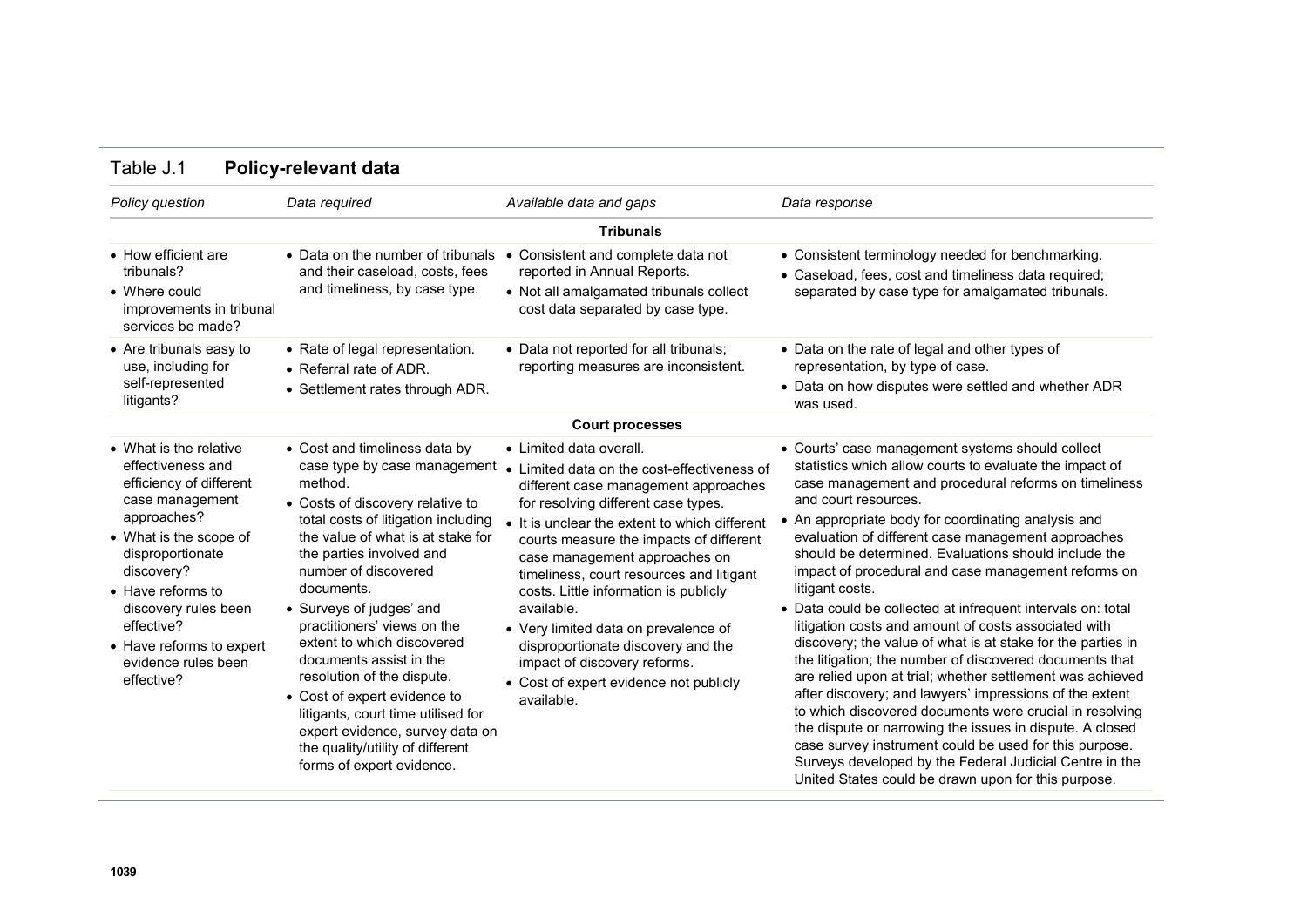| Policy question                                                                                                                                                                              | Data required                                                                                                                                                                               | Available data and gaps                                                                                                                                                                                                                                                                                               | Data response                                                                                                                                                                                         |
|----------------------------------------------------------------------------------------------------------------------------------------------------------------------------------------------|---------------------------------------------------------------------------------------------------------------------------------------------------------------------------------------------|-----------------------------------------------------------------------------------------------------------------------------------------------------------------------------------------------------------------------------------------------------------------------------------------------------------------------|-------------------------------------------------------------------------------------------------------------------------------------------------------------------------------------------------------|
|                                                                                                                                                                                              |                                                                                                                                                                                             | Court processes (continued)                                                                                                                                                                                                                                                                                           |                                                                                                                                                                                                       |
| • How often is ADR used<br>in the resolution of<br>disputes lodged in<br>courts?<br>• How efficient and<br>effective is ADR in<br>assisting in the<br>resolution of each type<br>of dispute? | • Referral rate of ADR by legal<br>matter.<br>• Type of ADR process used.<br>• Timing of ADR referral.<br>• Cost of ADR.<br>• Settlement rates.<br>• User satisfaction with the<br>process. | • Some data for ADR referral rates and<br>settlement rates are reported in court<br>annual reports but these data are not<br>consistently reported and not broken<br>down by legal matter.<br>• Limited evaluations assessing user<br>satisfaction with different ADR<br>processes.                                   | • Courts to report on how different legal case types have<br>been resolved, if ADR was used and settlement rates.<br>• Terminology for legal case types and ADR processes<br>would need to be agreed. |
|                                                                                                                                                                                              |                                                                                                                                                                                             | <b>Costs awards</b>                                                                                                                                                                                                                                                                                                   |                                                                                                                                                                                                       |
| $\bullet$ How can costs awards<br>better encourage parties<br>to only incur reasonable<br>costs?                                                                                             | • Periodic calculations of<br>representative costs.<br>Typical costs awards by case<br>type, amount in dispute and<br>length, relative to legal<br>expense.                                 | • Lack of transparency around how costs<br>awards are determined. Costs awards<br>are based on scales of costs, but<br>method of setting scales is unclear.<br>• Most recent studies of legal costs for<br>state courts released in 1993 and 1994.<br>Legal costs of Federal Court and Family<br>Court are from 1999. | • ABS should collect data on legal costs and costs awards<br>at regular intervals.                                                                                                                    |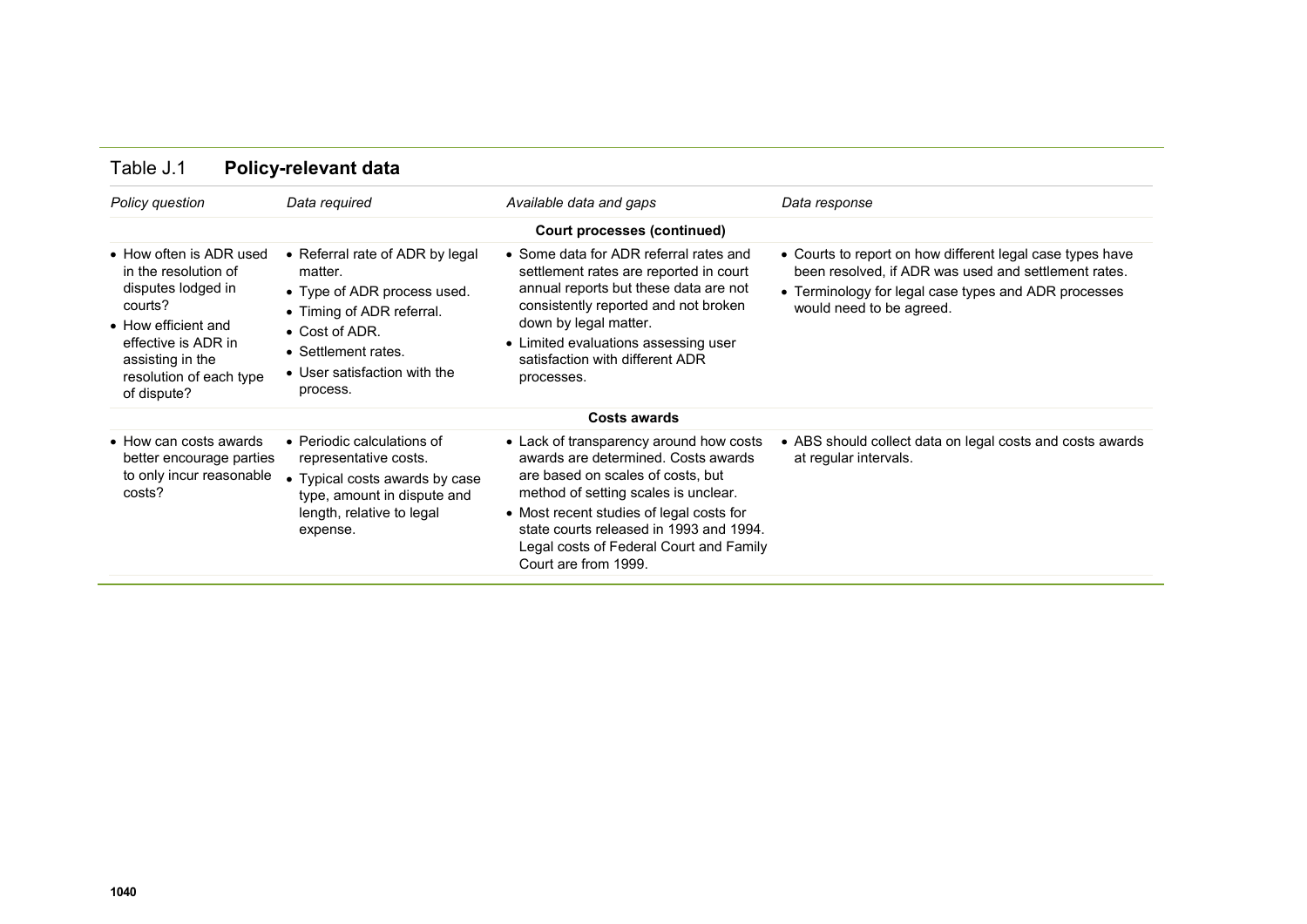| Policy question                                                                                                                                                                                                                                                                                                          | Data required                                                                                                                                                                                                                                                                                                                                                                                                                                                                                       | Available data and gaps                                                                                                                                                                                                                                                                                                                                                                                                                                                                                                                                                                                                                                                                                                           | Data response                                                                                                                                                                                                                                                                                                                                                                                                                                                                                                                                                                                                                                                                                                                                                                                         |
|--------------------------------------------------------------------------------------------------------------------------------------------------------------------------------------------------------------------------------------------------------------------------------------------------------------------------|-----------------------------------------------------------------------------------------------------------------------------------------------------------------------------------------------------------------------------------------------------------------------------------------------------------------------------------------------------------------------------------------------------------------------------------------------------------------------------------------------------|-----------------------------------------------------------------------------------------------------------------------------------------------------------------------------------------------------------------------------------------------------------------------------------------------------------------------------------------------------------------------------------------------------------------------------------------------------------------------------------------------------------------------------------------------------------------------------------------------------------------------------------------------------------------------------------------------------------------------------------|-------------------------------------------------------------------------------------------------------------------------------------------------------------------------------------------------------------------------------------------------------------------------------------------------------------------------------------------------------------------------------------------------------------------------------------------------------------------------------------------------------------------------------------------------------------------------------------------------------------------------------------------------------------------------------------------------------------------------------------------------------------------------------------------------------|
|                                                                                                                                                                                                                                                                                                                          |                                                                                                                                                                                                                                                                                                                                                                                                                                                                                                     | Self-represented litigants                                                                                                                                                                                                                                                                                                                                                                                                                                                                                                                                                                                                                                                                                                        |                                                                                                                                                                                                                                                                                                                                                                                                                                                                                                                                                                                                                                                                                                                                                                                                       |
| • What proportion of court<br>and tribunal users are<br>self-represented?<br>• What are their<br>characteristics?<br>• Why do people<br>self-represent?<br>• How does<br>self-representation affect<br>courts and tribunals?<br>$\bullet$ Are measures aimed at<br>assisting<br>self-represented litigants<br>effective? | • Number of self-represented<br>litigants relative to total users,<br>by legal matter.<br>• Demographic data on<br>self-represented litigants.<br>• Data on reasons why people<br>self-represent.<br>• Outcomes of self-represented<br>litigants compared with other<br>users, and how assistance<br>measures affect outcomes.<br>• Court/tribunal time and<br>resources used to support<br>self-represented litigants<br>compared with other users, and<br>how assistance measures<br>affect this. | • Most federal courts publish tallies of<br>self-represented litigants. The Family<br>Court and the Federal Court publish the<br>most extensive information.<br>• Few state and territory courts and<br>tribunals publish data on<br>self-representation and it is unclear<br>whether they collect this information.<br>• Published data are too high-level. Courts<br>and tribunals do not hold demographic<br>data on users.<br>• Queensland Public Interest Law<br>Clearinghouse (QPILCH) surveys<br>self-represented litigants who have used<br>its services.<br>• It is unclear whether courts and tribunals<br>collect data to assess the effectiveness<br>of initiatives aimed at assisting<br>self-represented litigants. | • Greater and consistent reporting of proportion of<br>self-represented litigants in courts and tribunals should<br>be undertaken in each jurisdiction.<br>• The Family Court or Federal Court are possible models<br>for other courts in this area.<br>• At a minimum, the number and type of legal matter<br>should be collected to inform policy.<br>• Ongoing collection of demographic data on court users<br>may be too onerous. Instead, annual surveys of court<br>users could be undertaken to study differences between<br>self-represented litigants and represented users.<br>• Smarter use of case management technology including<br>software could capture information on case outcomes<br>and use of court/tribunal resources so that effectiveness<br>of measures could be assessed. |
|                                                                                                                                                                                                                                                                                                                          |                                                                                                                                                                                                                                                                                                                                                                                                                                                                                                     | <b>Court and tribunal fees</b>                                                                                                                                                                                                                                                                                                                                                                                                                                                                                                                                                                                                                                                                                                    |                                                                                                                                                                                                                                                                                                                                                                                                                                                                                                                                                                                                                                                                                                                                                                                                       |
| • Do court and tribunal<br>fees appropriately<br>recover costs?                                                                                                                                                                                                                                                          | • Fully distributed costing of<br>courts and tribunals activities.<br>• Court and tribunal fees.<br>• Count and proportion of users<br>paying full fees.<br>• Methodology for fee setting.<br>• Demographic and income data<br>on court users (those who are                                                                                                                                                                                                                                        | • Methodology for setting court and<br>tribunal fees is unclear.<br>• Basis of different levels of cost recovery<br>across courts and tribunals is unclear.<br>• Many courts do not undertake costing of<br>their activities - service costs and<br>overheads are unclear.<br>• Report on Government Services (RoGS)                                                                                                                                                                                                                                                                                                                                                                                                              | • Cost breakdown by type of case and overheads.<br>• Court and tribunal fees.<br>• Demographic data on court users.                                                                                                                                                                                                                                                                                                                                                                                                                                                                                                                                                                                                                                                                                   |

reports average court fees but acknowledges that distribution of court

fees is unclear.

## Table J.1 **Policy-relevant data**

and are not paying full fees).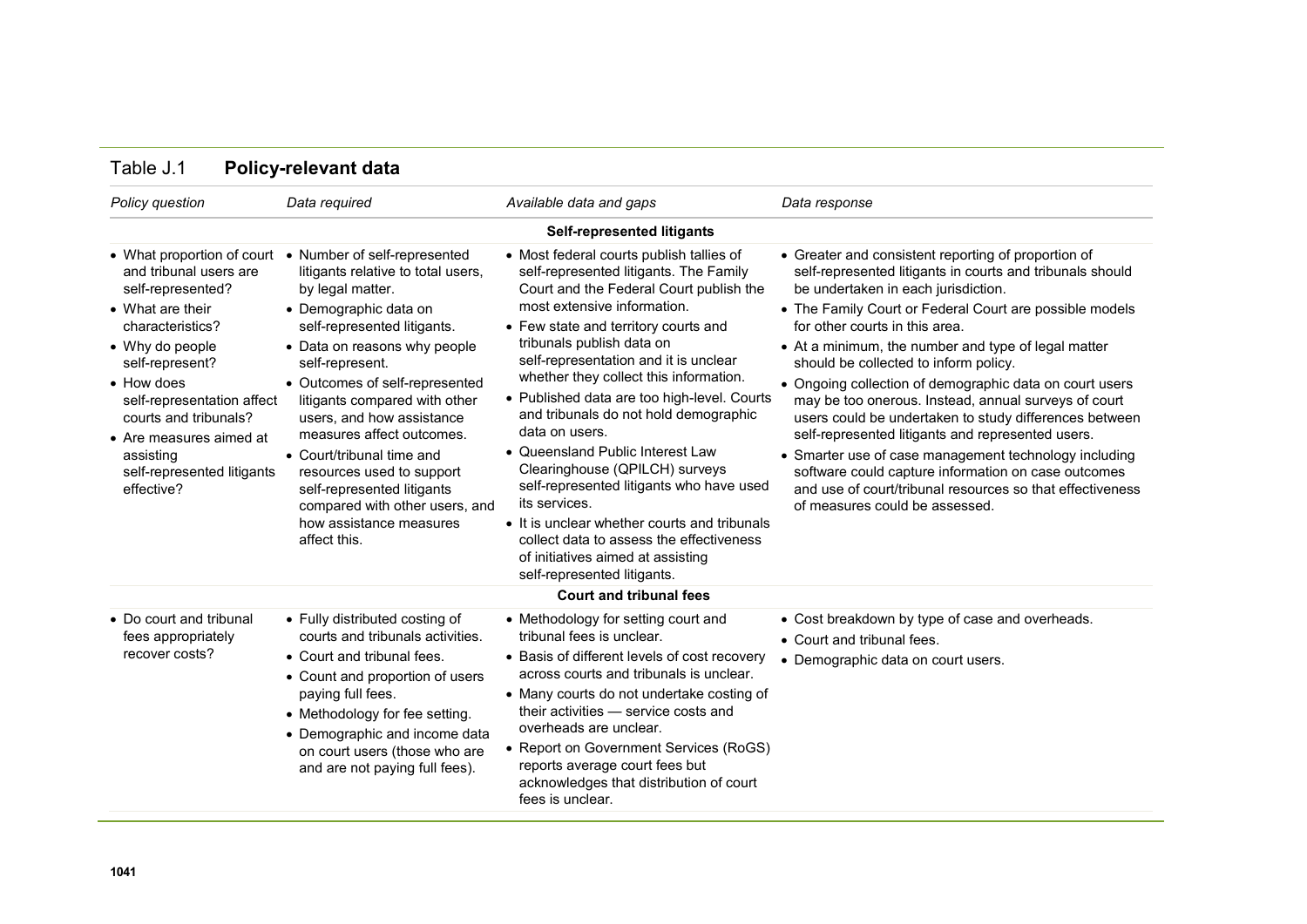| Policy question                                                                                                                                        | Data required                                                                                                                                                                                       | Available data and gaps                                                                                                                                                                                                                                                                                                       | Data response                                                                                                                                                                                                                                                                                                                                                                 |
|--------------------------------------------------------------------------------------------------------------------------------------------------------|-----------------------------------------------------------------------------------------------------------------------------------------------------------------------------------------------------|-------------------------------------------------------------------------------------------------------------------------------------------------------------------------------------------------------------------------------------------------------------------------------------------------------------------------------|-------------------------------------------------------------------------------------------------------------------------------------------------------------------------------------------------------------------------------------------------------------------------------------------------------------------------------------------------------------------------------|
|                                                                                                                                                        |                                                                                                                                                                                                     | <b>Court and tribunal fees (continued)</b>                                                                                                                                                                                                                                                                                    |                                                                                                                                                                                                                                                                                                                                                                               |
| • Who is deterred by court<br>and tribunal costs?<br>• How should fee waivers<br>be targeted?                                                          | Income and demographic data<br>$\bullet$<br>including on the nature of<br>disadvantage experienced by<br>users.<br>• Number and value of waivers<br>given.<br>• Methodology for setting<br>waivers. | • More accurate picture of average court<br>fees can be gleaned once number of<br>waivers are reported.<br>• Federal Courts report number of waivers<br>given in a financial year. State courts do<br>not report this information publicly.<br>• Average size of waiver relative to court<br>fee is not known.                | • Income and demographic data on those who apply for<br>fee relief should be collected, in addition to whether a<br>waiver was granted.<br>• Surveys to be conducted periodically.<br>• Count and value of waivers to be collected by all courts<br>and methodology to be made public.<br>• Courts to collect data on the size of the waiver given,<br>relative to court fee. |
|                                                                                                                                                        |                                                                                                                                                                                                     | Courts - technology, specialisation and governance                                                                                                                                                                                                                                                                            |                                                                                                                                                                                                                                                                                                                                                                               |
|                                                                                                                                                        |                                                                                                                                                                                                     |                                                                                                                                                                                                                                                                                                                               |                                                                                                                                                                                                                                                                                                                                                                               |
| • What impact do different<br>court technologies have<br>on accessibility,<br>efficiency and<br>effectiveness?                                         | Data on uptake of different<br>technologies.<br>• Data to support cost-benefit<br>analysis of technological<br>take-up.                                                                             | • Limited data on uptake of different<br>technologies are reported.<br>• Data on cost-effectiveness of court<br>technological solutions are not publicly<br>available.                                                                                                                                                        | • Courts to report on uptake of different technologies.<br>• Courts to consider how case management systems can<br>be used to collect data to measure the<br>cost-effectiveness of different technologies.<br>• Courts could periodically conduct user surveys to collect<br>data on levels of satisfaction with the availability of<br>different technologies.               |
| • Are current levels of<br>court funding and<br>judicial resourcing<br>appropriate to ensure<br>accessible, efficient and<br>effective court services? | • Measures of court workload.<br>• Number of judicial officers and<br>court staff.<br>• Data that indicates how courts<br>are performing against agreed<br>outputs and performance<br>measures.     | • Current RoGS performance indicators<br>include fees paid by applicants, judicial<br>officers, backlog, attendance, clearance<br>rate, judicial officers per finalisation, FTE<br>staff per finalisation and cost per<br>finalisation.<br>• Courts report against different outputs<br>and time standards in annual reports. | • Courts to consider the potential for case management<br>systems to provide more sophisticated measures of<br>workload.<br>Courts and governments could investigate the value of a<br>wider range of performance measures drawing from a<br>range of international tools for measuring court<br>performance.                                                                 |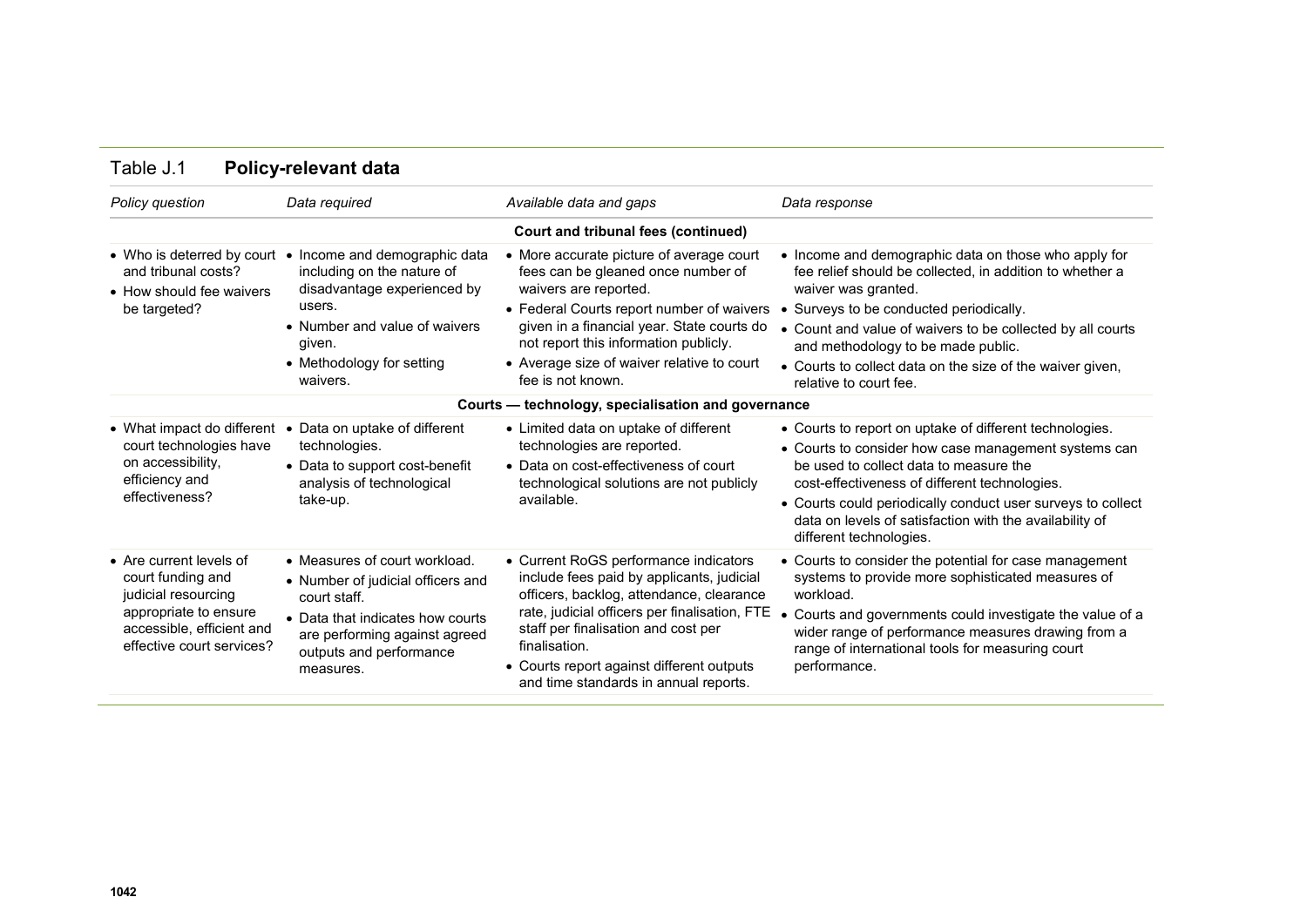| Policy question                                                                                                                                                                                                                                                                                                                                                                                 | Data required                                                                                                                                                                                                                                                         | Available data and gaps                                                                                                                                                                                                                                                                                                                                                                                                                                                                                                                                                                                                                                                                                                                                                                                                                                                 | Data response                                                                                                                                                                                                                                                                                                                                                                                                                                                                                                                                                                                                                                                |
|-------------------------------------------------------------------------------------------------------------------------------------------------------------------------------------------------------------------------------------------------------------------------------------------------------------------------------------------------------------------------------------------------|-----------------------------------------------------------------------------------------------------------------------------------------------------------------------------------------------------------------------------------------------------------------------|-------------------------------------------------------------------------------------------------------------------------------------------------------------------------------------------------------------------------------------------------------------------------------------------------------------------------------------------------------------------------------------------------------------------------------------------------------------------------------------------------------------------------------------------------------------------------------------------------------------------------------------------------------------------------------------------------------------------------------------------------------------------------------------------------------------------------------------------------------------------------|--------------------------------------------------------------------------------------------------------------------------------------------------------------------------------------------------------------------------------------------------------------------------------------------------------------------------------------------------------------------------------------------------------------------------------------------------------------------------------------------------------------------------------------------------------------------------------------------------------------------------------------------------------------|
|                                                                                                                                                                                                                                                                                                                                                                                                 |                                                                                                                                                                                                                                                                       | Private funding for litigation                                                                                                                                                                                                                                                                                                                                                                                                                                                                                                                                                                                                                                                                                                                                                                                                                                          |                                                                                                                                                                                                                                                                                                                                                                                                                                                                                                                                                                                                                                                              |
| • How can consumers<br>be better informed<br>about options for<br>private funding?<br>• What are the impacts<br>of caps on conditional<br>and damages-based<br>billing?<br>• What are the impacts<br>of different types of<br>billing arrangements?                                                                                                                                             | • Publicly available,<br>aggregate billings<br>data and information<br>on billings models for<br>consumers.<br>• Median fees by legal<br>matter.<br>• A methodology for<br>converting bill values<br>into percentages of<br>damages awards.                           | • Data are not generally publicly available but the<br>Queensland Legal Services Commission conducts<br>periodic surveys on billing practices in Queensland.<br>However, surveys have a low response rate.                                                                                                                                                                                                                                                                                                                                                                                                                                                                                                                                                                                                                                                              | • Periodic surveys and audits to be undertaken in<br>each jurisdiction by legal complaints bodies to<br>ascertain the prevalence of different billing<br>agreements and compliance with billing regulation.                                                                                                                                                                                                                                                                                                                                                                                                                                                  |
|                                                                                                                                                                                                                                                                                                                                                                                                 |                                                                                                                                                                                                                                                                       | Legal assistance landscape                                                                                                                                                                                                                                                                                                                                                                                                                                                                                                                                                                                                                                                                                                                                                                                                                                              |                                                                                                                                                                                                                                                                                                                                                                                                                                                                                                                                                                                                                                                              |
| • Are legal aid<br>commissions (LACs),<br>Aboriginal and Torres<br>Strait Islander legal<br>services (ATSILS),<br>family violence<br>prevention legal<br>services (FVPLS) and<br>community legal<br>centres (CLCs)<br>providing services<br>effectively and<br>efficiently?<br>• Is the allocation of<br>legal assistance<br>funding amongst<br>LACs, ATSILS, FVPLS<br>and CLCs<br>appropriate? | • Demographic and<br>income data on<br>users.<br>• Information on the<br>cost of providing<br>different sorts of<br>services (for<br>example advice,<br>casework, CLE).<br>• Client satisfaction<br>data.<br>• Data on those<br>unable to gain<br>access to services. | • Demographic data are collected on users, but can be of<br>poor quality.<br>• Information on costs of different services by provider is<br>lacking.<br>• Apparent divergence between required data and what is<br>actually reported (some missing fields; definitions not<br>always adhered to).<br>• National Legal Aid (NLA) does not publish cost data.<br>Some LACs, including Legal Aid WA and Legal Aid QLD<br>publish average costs of services.<br>• Comparing the outcomes between different LACs can be<br>difficult.<br>• ATSILS no longer collect client satisfaction data. Have<br>moved to selected stakeholder assessment instead.<br>• Data on those who cannot access the system are not<br>collected frequently and are not precise enough to<br>measure unmet need of particular groups, including<br>Aboriginal and Torres Strait Islander people. | • Demographic data should be collected more<br>efficiently by examining what data items are needed<br>and reducing load by removing those that are not.<br>• Types of services (e.g. minor assistance) should be<br>consistently defined and reported to allow for<br>benchmarking.<br>• Reporting requirements should be consistent within<br>and across legal assistance providers. This will allow<br>for comparisons across the legal assistance<br>landscape and will reduce reporting burden.<br>Regular surveys should be undertaken to better<br>measure unmet need of particular groups, including<br>Aboriginal and Torres Strait Islander people. |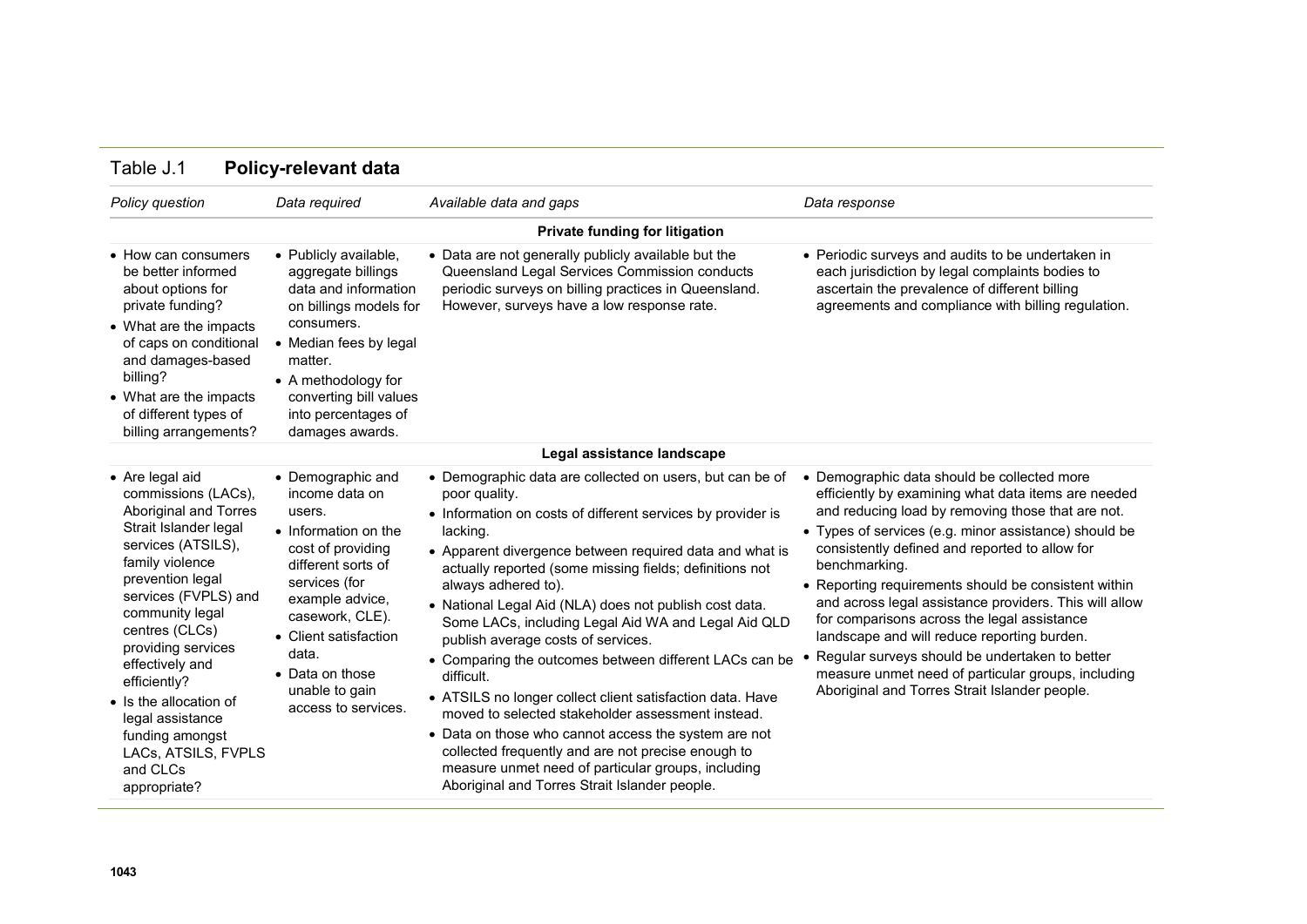| Policy question                                                                                                                                                                                                                                                                                                                                                          | Data required                                                                                                                                                                                                                                                                                                                                     | Available data and gaps                                                                                                                                                                                                                                                                                                                                                                                                                                                                                                                                                                                                                                                                                                                     | Data response                                                                                                                                                                                                                                                                                    |
|--------------------------------------------------------------------------------------------------------------------------------------------------------------------------------------------------------------------------------------------------------------------------------------------------------------------------------------------------------------------------|---------------------------------------------------------------------------------------------------------------------------------------------------------------------------------------------------------------------------------------------------------------------------------------------------------------------------------------------------|---------------------------------------------------------------------------------------------------------------------------------------------------------------------------------------------------------------------------------------------------------------------------------------------------------------------------------------------------------------------------------------------------------------------------------------------------------------------------------------------------------------------------------------------------------------------------------------------------------------------------------------------------------------------------------------------------------------------------------------------|--------------------------------------------------------------------------------------------------------------------------------------------------------------------------------------------------------------------------------------------------------------------------------------------------|
|                                                                                                                                                                                                                                                                                                                                                                          |                                                                                                                                                                                                                                                                                                                                                   | Legal assistance landscape (continued)                                                                                                                                                                                                                                                                                                                                                                                                                                                                                                                                                                                                                                                                                                      |                                                                                                                                                                                                                                                                                                  |
| • What are the incomes<br>and assets of people<br>receiving legal aid<br>grants relative to those<br>being rejected?<br>• How restrictive is the<br>means test for a grant of<br>legal aid?                                                                                                                                                                              | • Income and assets<br>of legal aid users<br>and grant<br>applicants.                                                                                                                                                                                                                                                                             | • Some LACs publish the proportion of users on income support.<br>• Users' income (including those not earning an income and not<br>receiving income support) not published.<br>• Aggregate data on applicants' incomes not published.<br>• NLA publishes application statistics by jurisdiction and by law<br>type (criminal, civil, family).                                                                                                                                                                                                                                                                                                                                                                                              | • NLA should report information on the number<br>and characteristics of people applying for<br>grants, receiving grants and being rejected<br>and whether applications have been rejected<br>due to means, merit or the nature of the<br>matter.                                                 |
| • How effective are legal<br>assistance providers<br>over time?                                                                                                                                                                                                                                                                                                          | • Follow-up data on,<br>or tracking of,<br>users.                                                                                                                                                                                                                                                                                                 | • Reported data only allows for 'snapshots'.<br>• Understanding the longitudinal effects of legal assistance<br>provision requires users to be tracked across time.                                                                                                                                                                                                                                                                                                                                                                                                                                                                                                                                                                         | • Providers should track outcomes through<br>time.                                                                                                                                                                                                                                               |
| • What are the<br>characteristics of<br>intensive users of legal<br>assistance? What<br>factors contribute to the<br>multiplicity of their legal<br>problems?<br>• What share of legal<br>assistance resources<br>are allocated to assisting<br>intensive users?<br>• How effective and<br>efficient are legal<br>assistance services<br>targeted at intensive<br>users? | $\bullet$ Extensive<br>demographic data<br>(see results of<br>Legal Aid NSW<br>study on intensive<br>users).<br>• Longitudinal data<br>on intensive users<br>including frequency<br>of use, nature of<br>legal problems,<br>and actions<br>sought.<br>• Financial and time<br>costs of providing<br>services to<br>identified intensive<br>users. | • Demographic data reported by some legal assistance providers<br>is incomplete and inconsistent - particularly in relation to<br>Indigenous and disability status. LACs in New South Wales and<br>Victoria have detailed data on their websites. It is unclear<br>whether other jurisdictions collect similar information but do not<br>report it publicly.<br>• There is a lack of information on whether interventions have<br>been successful in achieving resolution of legal problems and<br>whether intensive users return to seek legal assistance with<br>related legal problems.<br>• Spending on intensive users, relative to total cost of legal<br>assistance, is not collected.<br>• No agreed definition of intensive users. | Adopt a common definition of intensive users,<br>identify the characteristics of this group and<br>measure the share of services they use.<br>• Track outcomes for these users over the<br>medium (as well as short) term.<br>• Identify risk factors for poor outcomes over<br>the medium term. |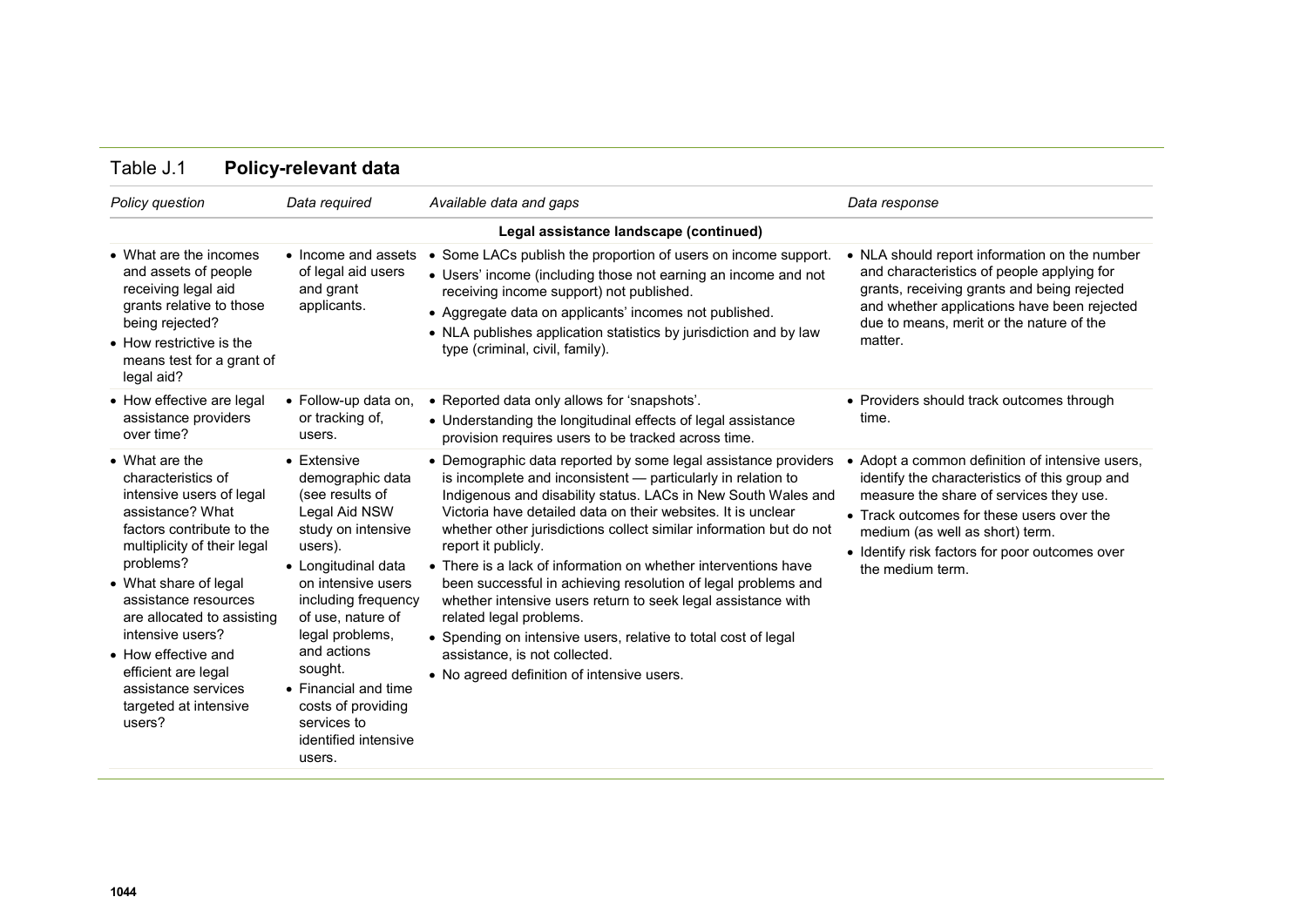| Policy question                                                                                                                                                                                                                                                                                                                                                                                                                                                                                                                                                                                                                  | Data required                                                                                                                                                                                                                                                                                                                                                                                                                                                               | Available data and gaps                                                                                                                                                                                                                                                                                                                                                                                                                                                                                                                          | Data response                                                                                                                                                                                                                                                                                                                                                                                                                                                                                                                                                                                                                                                                                                                                                                                                                                                                 |
|----------------------------------------------------------------------------------------------------------------------------------------------------------------------------------------------------------------------------------------------------------------------------------------------------------------------------------------------------------------------------------------------------------------------------------------------------------------------------------------------------------------------------------------------------------------------------------------------------------------------------------|-----------------------------------------------------------------------------------------------------------------------------------------------------------------------------------------------------------------------------------------------------------------------------------------------------------------------------------------------------------------------------------------------------------------------------------------------------------------------------|--------------------------------------------------------------------------------------------------------------------------------------------------------------------------------------------------------------------------------------------------------------------------------------------------------------------------------------------------------------------------------------------------------------------------------------------------------------------------------------------------------------------------------------------------|-------------------------------------------------------------------------------------------------------------------------------------------------------------------------------------------------------------------------------------------------------------------------------------------------------------------------------------------------------------------------------------------------------------------------------------------------------------------------------------------------------------------------------------------------------------------------------------------------------------------------------------------------------------------------------------------------------------------------------------------------------------------------------------------------------------------------------------------------------------------------------|
|                                                                                                                                                                                                                                                                                                                                                                                                                                                                                                                                                                                                                                  |                                                                                                                                                                                                                                                                                                                                                                                                                                                                             | Legal assistance landscape (continued)                                                                                                                                                                                                                                                                                                                                                                                                                                                                                                           |                                                                                                                                                                                                                                                                                                                                                                                                                                                                                                                                                                                                                                                                                                                                                                                                                                                                               |
| • How cost-effective are<br>the strategies used by<br>government agencies to<br>proactively engage with<br>at-risk Aboriginal and<br><b>Torres Strait Islander</b><br>Australians to reduce<br>this group's likelihood of<br>needing legal assistance<br>to resolve disputes with<br>government agencies?<br>• Are culturally tailored<br>ADR services for<br>Aboriginal and Torres<br>Strait Islander people<br>cost-effective?<br>• What is the cost of<br>increasing the supply of<br>appropriately qualified<br>interpreter services to<br>better support Aboriginal<br>and Torres Strait<br>Islanders access to<br>justice? | • Cost of culturally<br>tailored ADR.<br>interpreter services<br>and early<br>engagement<br>strategies.<br>• Count of individual<br>culturally tailored<br>ADR processes.<br>interpreter services<br>and early<br>engagement<br>strategies.<br>• Demography of<br>users.<br>• Outcomes of early<br>engagement<br>strategy.<br>• Settlement rates<br>and determinants<br>of settlement, for<br>example referral<br>stage.<br>• Satisfaction with<br>interpreter<br>services. | • Some demographic data are collected.<br>• Cost of service provision is unknown.<br>• Anecdotal evidence suggests culturally tailored early<br>engagement strategies may be cost effective compared with the<br>cost of legal assistance to support disputes with governments.<br>• Anecdotal evidence suggests that ADR is less expensive than<br>going to trial but this is unclear for culturally tailored ADR.<br>• Terminology is often inconsistent and data are reported in an ad<br>hoc way and cannot be easily collated and compared. | • Terminology needs to be agreed on and<br>standardised.<br>• Counts, demography of users, service costs<br>and outcomes of different early engagement<br>strategies, culturally tailored ADR and<br>interpreter services needs to be collected.<br>• Settlement rates and stage of settlement<br>need to be collected for culturally tailored<br>ADR. At a minimum, how settlement was<br>achieved should be recorded.<br>• Legal assistance providers should be<br>required to report on use of culturally tailored<br>ADR services.<br>• Courts and tribunals to report on how<br>disputes have been settled and whether<br>culturally tailored ADR was used.<br>• Surveys and/or studies to ascertain culturally<br>tailored ADR use among Indigenous<br>population, including for what kind of legal<br>problem, how it was initiated, and whether it<br>was successful. |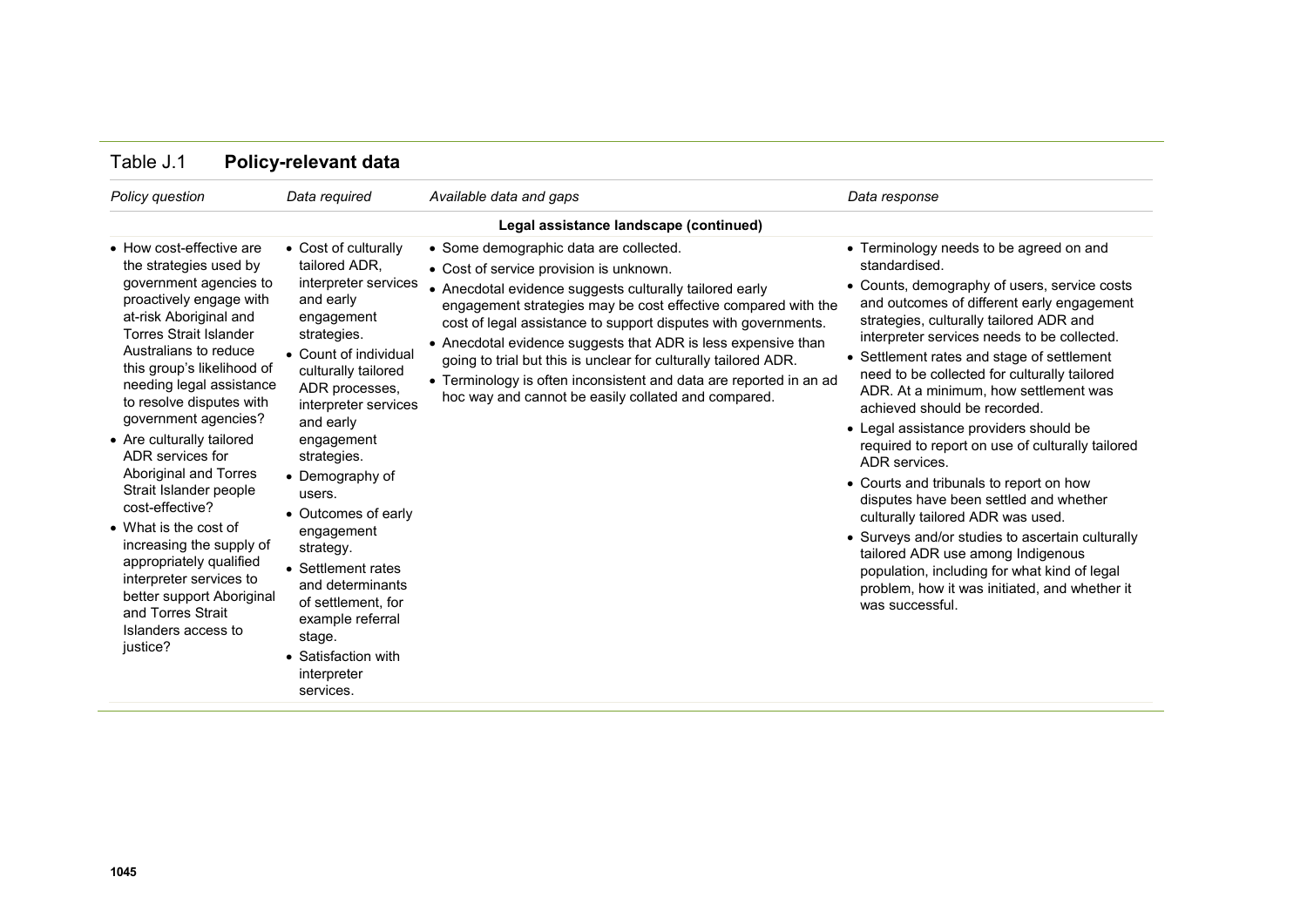| Policy question                                                                                                         | Data required                                                                                                                                                                                                                                                               | Available data and gaps                                                                                                                                                                                                                                                                                                                                                 | Data response                                                                                                                                                                                                                                                                                                                                                                                             |
|-------------------------------------------------------------------------------------------------------------------------|-----------------------------------------------------------------------------------------------------------------------------------------------------------------------------------------------------------------------------------------------------------------------------|-------------------------------------------------------------------------------------------------------------------------------------------------------------------------------------------------------------------------------------------------------------------------------------------------------------------------------------------------------------------------|-----------------------------------------------------------------------------------------------------------------------------------------------------------------------------------------------------------------------------------------------------------------------------------------------------------------------------------------------------------------------------------------------------------|
|                                                                                                                         |                                                                                                                                                                                                                                                                             | Pro bono                                                                                                                                                                                                                                                                                                                                                                |                                                                                                                                                                                                                                                                                                                                                                                                           |
| • What are the most<br>cost-effective pro bono<br>programs?                                                             | • Value of pro bono<br>activities<br>undertaken<br>measured on a<br>cost per hour,<br>matter or client<br>basis. Costs should<br>be defined broadly<br>to include costs to<br>pro bono<br>volunteers, CLCs,<br><b>LACs or referral</b><br>bodies, and<br>opportunity costs. | • Main sources of data are ABS (2009) and National Pro Bono<br>Resource Centre (NPBRC) surveys, which define pro bono<br>services differently.<br>• Surveys detail the number of pro bono hours per lawyer and<br>sometimes by law firm size and legal matter.<br>• Pro bono services used by individuals are poorly captured by<br>existing measures.                  | • Consistent definition of pro-bono activities to<br>be established.<br>• The NPBRC and the ABS should coordinate<br>in undertaking surveys on the value of pro<br>bono services.                                                                                                                                                                                                                         |
|                                                                                                                         |                                                                                                                                                                                                                                                                             | <b>Family law</b>                                                                                                                                                                                                                                                                                                                                                       |                                                                                                                                                                                                                                                                                                                                                                                                           |
| • What is the relative<br>efficiency and<br>effectiveness of different<br>models of family dispute<br>resolution (FDR)? | • Costs of service<br>provision and user<br>outcomes for<br>different models of<br>FDR.                                                                                                                                                                                     | • Quantitative research has been undertaken by the Australian<br>Institute of Family Studies (AIFS). In particular, AIFS has<br>conducted a longitudinal study which provides considerable<br>insight into the dispute resolution pathways for separating<br>parents.<br>• Data on the relative effectiveness and efficiency of different<br>models of FDR are lacking. | • Australian Government to ensure that<br>government funded FDR providers, including<br>LACs and FRCs, report on the costs of<br>providing FDR services.<br>• Australian Government to ensure that<br>outcomes for users of different types of FDR<br>services can be tracked through time. This<br>could be done through AIFS studies which<br>seek to distinguish between broad types of<br>FDR models. |